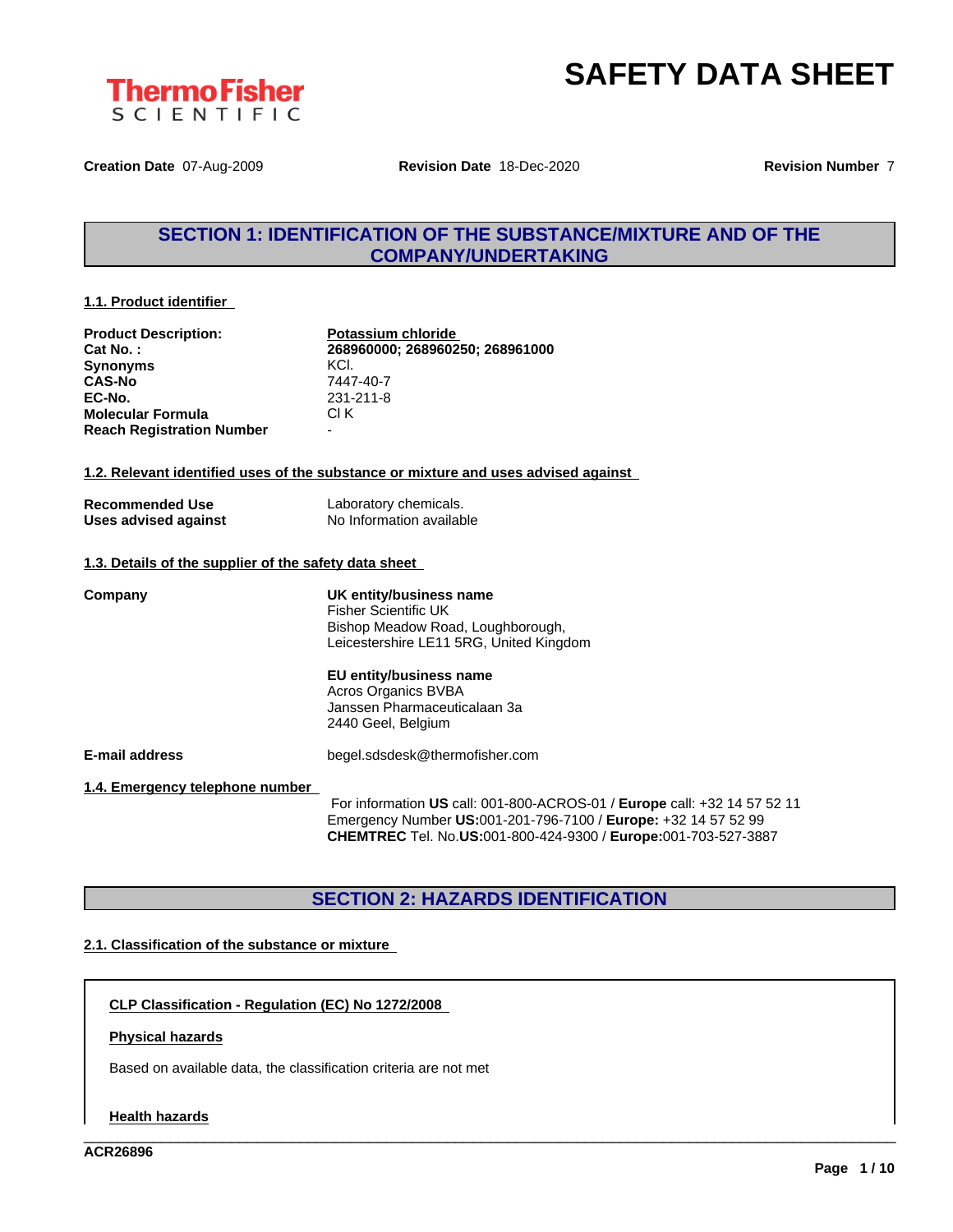Based on available data, the classification criteria are not met

### **Environmental hazards**

Based on available data, the classification criteria are not met

*Full text of Hazard Statements: see section 16*

#### **2.2. Label elements**

#### **Hazard Statements**

#### **Precautionary Statements**

#### **2.3. Other hazards**

In accordance with Annex XIII of the REACH Regulation, inorganic substances do not require assessment

Toxic to terrestrial vertebrates

# **SECTION 3: COMPOSITION/INFORMATION ON INGREDIENTS**

#### **3.1. Substances**

| <b>Component</b>   | <b>CAS-No</b> | EC-No.    | Weight % | CLP Classification - Regulation (EC) No<br>1272/2008 |
|--------------------|---------------|-----------|----------|------------------------------------------------------|
| Potassium chloride | 7447-40-7     | 231-211-8 | >95      |                                                      |

| <b>Reach Registration Number</b> |  |
|----------------------------------|--|
|                                  |  |

*Full text of Hazard Statements: see section 16*

# **SECTION 4: FIRST AID MEASURES**

#### **4.1. Description of first aid measures**

| Wash off immediately with plenty of water for at least 15 minutes. Get medical attention<br><b>Skin Contact</b><br>immediately if symptoms occur.<br>Do NOT induce vomiting. Get medical attention if symptoms occur.<br><b>Ingestion</b><br><b>Inhalation</b><br>Remove to fresh air. Get medical attention immediately if symptoms occur. If not breathing,<br>give artificial respiration.<br><b>Self-Protection of the First Aider</b><br>No special precautions required. | <b>Eye Contact</b> | Rinse immediately with plenty of water, also under the eyelids, for at least 15 minutes. Get<br>medical attention. |
|--------------------------------------------------------------------------------------------------------------------------------------------------------------------------------------------------------------------------------------------------------------------------------------------------------------------------------------------------------------------------------------------------------------------------------------------------------------------------------|--------------------|--------------------------------------------------------------------------------------------------------------------|
|                                                                                                                                                                                                                                                                                                                                                                                                                                                                                |                    |                                                                                                                    |
|                                                                                                                                                                                                                                                                                                                                                                                                                                                                                |                    |                                                                                                                    |
|                                                                                                                                                                                                                                                                                                                                                                                                                                                                                |                    |                                                                                                                    |
|                                                                                                                                                                                                                                                                                                                                                                                                                                                                                |                    |                                                                                                                    |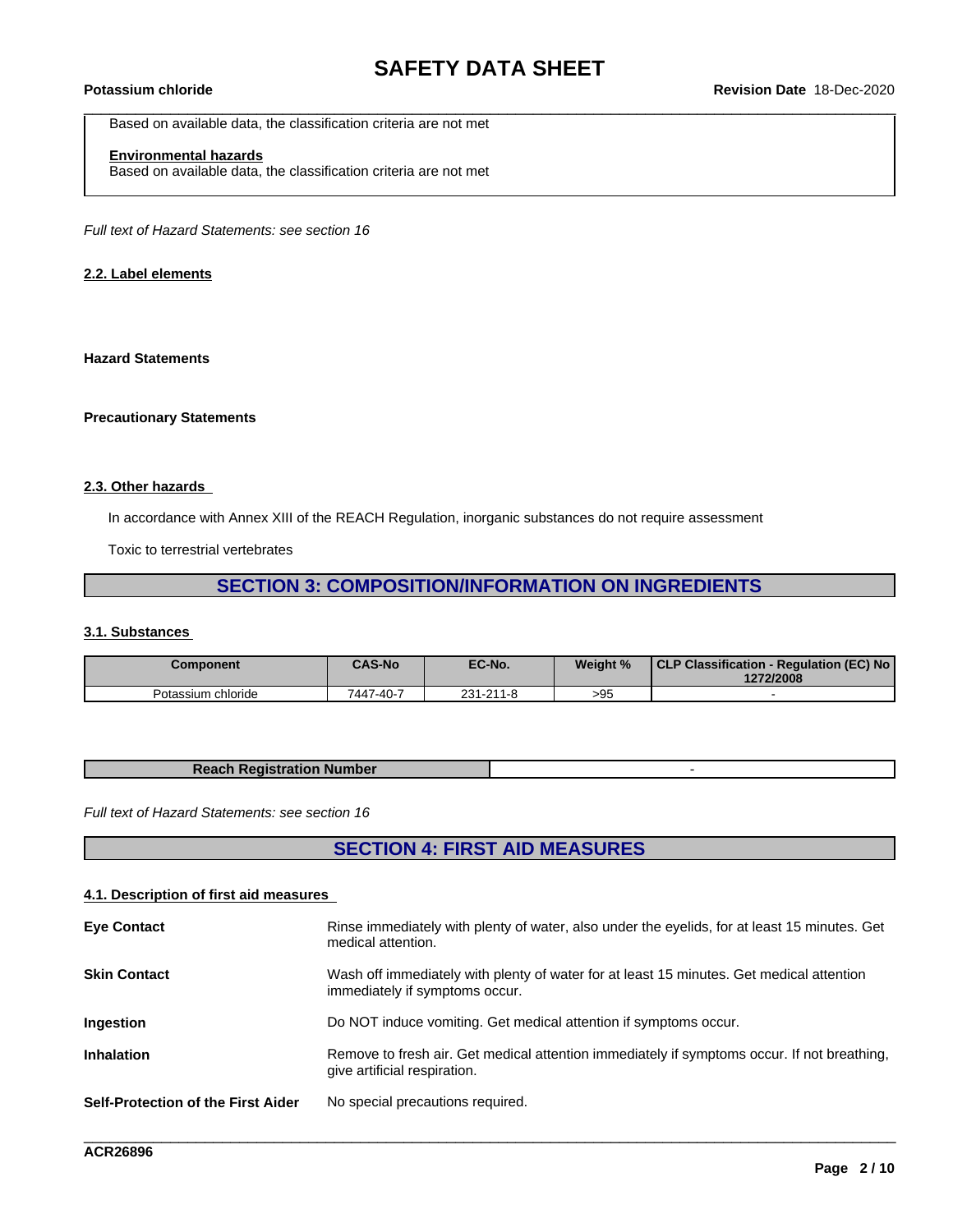#### **4.2. Most important symptoms and effects, both acute and delayed**

No information available.

#### **4.3. Indication of any immediate medical attention and special treatment needed**

**Notes to Physician** Treat symptomatically.

**SECTION 5: FIREFIGHTING MEASURES**

#### **5.1. Extinguishing media**

#### **Suitable Extinguishing Media**

Use extinguishing measures that are appropriate to local circumstances and the surrounding environment. Water spray, carbon dioxide (CO2), dry chemical, alcohol-resistant foam.

# **Extinguishing media which must not be used for safety reasons**

No information available.

#### **5.2. Special hazards arising from the substance or mixture**

Thermal decomposition can lead to release of irritating gases and vapors.

#### **Hazardous Combustion Products**

Potassium oxides, Hydrogen chloride gas.

#### **5.3. Advice for firefighters**

As in any fire, wear self-contained breathing apparatus pressure-demand, MSHA/NIOSH (approved or equivalent) and full protective gear.

### **SECTION 6: ACCIDENTAL RELEASE MEASURES**

#### **6.1. Personal precautions, protective equipment and emergency procedures**

Ensure adequate ventilation. Use personal protective equipment as required. Avoid dust formation.

#### **6.2. Environmental precautions**

Should not be released into the environment. See Section 12 for additional Ecological Information.

#### **6.3. Methods and material for containment and cleaning up**

Sweep up and shovel into suitable containers for disposal. Avoid dust formation.

#### **6.4. Reference to other sections**

Refer to protective measures listed in Sections 8 and 13.

### **SECTION 7: HANDLING AND STORAGE**

#### **7.1. Precautions for safe handling**

Wear personal protective equipment/face protection. Ensure adequate ventilation. Avoid contact with skin, eyes or clothing. Avoid ingestion and inhalation. Avoid dust formation.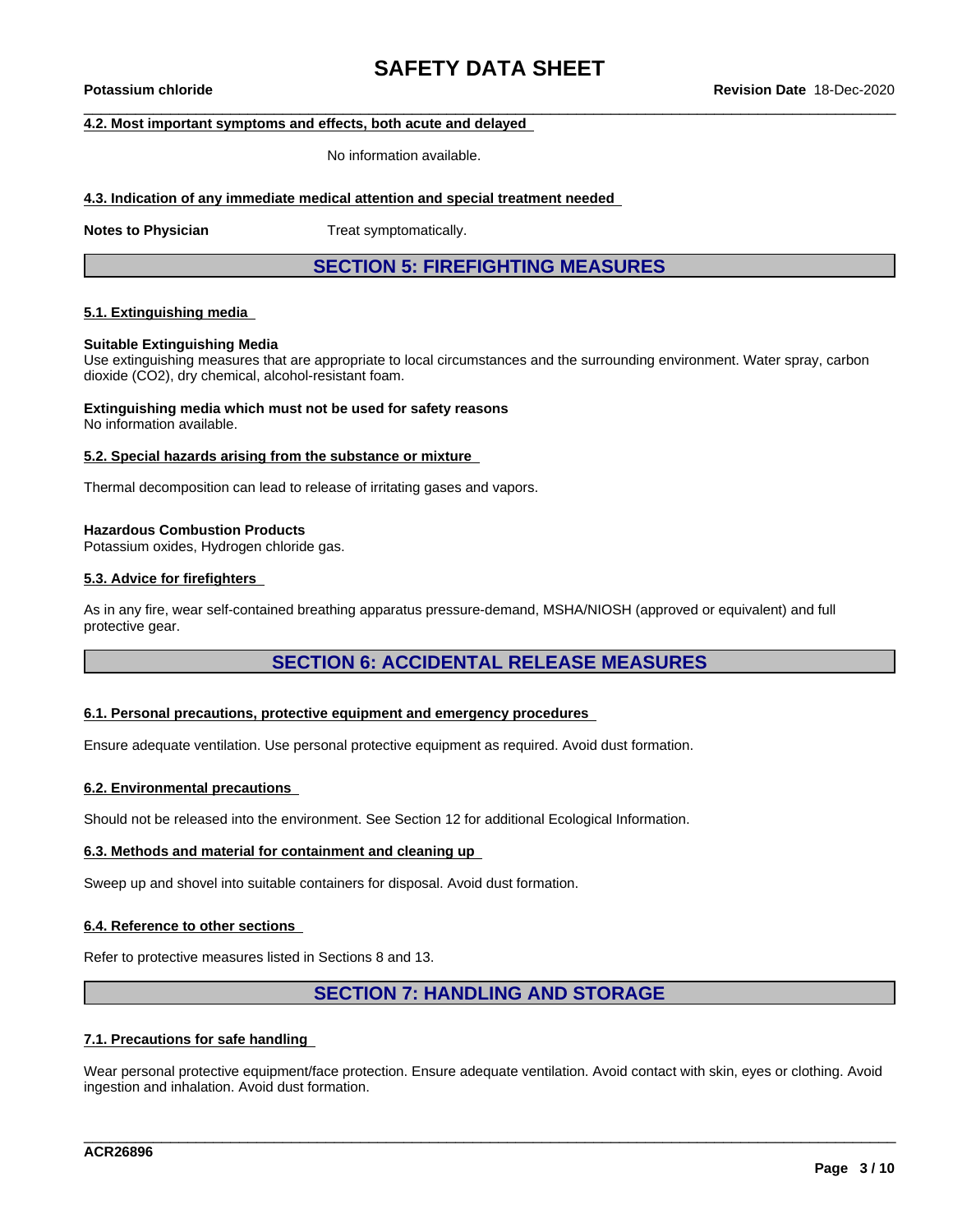#### **Hygiene Measures**

Handle in accordance with good industrial hygiene and safety practice. Keep away from food, drink and animal feeding stuffs. Do not eat, drink or smoke when using this product. Remove and wash contaminated clothing and gloves, including the inside, before re-use. Wash hands before breaks and after work.

#### **7.2. Conditions for safe storage, including any incompatibilities**

Keep containers tightly closed in a dry, cool and well-ventilated place.

#### **Technical Rules for Hazardous Substances (TRGS) 510 Storage Class (LGK) (Germany)** Class 13

#### **7.3. Specific end use(s)**

Use in laboratories

#### **SECTION 8: EXPOSURE CONTROLS/PERSONAL PROTECTION**

#### **8.1. Control parameters**

#### **Exposure limits**

List source(s):

#### **Biological limit values**

This product, as supplied, does not contain any hazardous materials with biological limits established by the region specific regulatory bodies

#### **Monitoring methods**

BS EN 14042:2003 Title Identifier: Workplace atmospheres. Guide for the application and use of procedures for the assessment of exposure to chemical and biological agents.

MDHS14/3 General methods for sampling and gravimetric analysis of respirable and inhalable dust

#### **Derived No Effect Level (DNEL)** Workers

| Route of exposure | Acute effects (local) | <b>Acute effects</b><br>(systemic) | <b>Chronic effects</b><br>(local) | <b>Chronic effects</b><br>(systemic) |
|-------------------|-----------------------|------------------------------------|-----------------------------------|--------------------------------------|
| Oral              |                       |                                    |                                   |                                      |
| Dermal            |                       | $910 \text{ mg/kg}$                |                                   | $303 \text{ mg/kg}$                  |
| <b>Inhalation</b> |                       | 5320 mg/m <sup>3</sup>             |                                   | 1064 mg/m <sup>3</sup>               |

**Predicted No Effect Concentration** No information available. **(PNEC)**

| <b>Fresh water</b>       | $0.1$ mg/L |
|--------------------------|------------|
| <b>Marine water</b>      | $0.1$ mg/L |
| Microorganisms in sewage | 10 $mq/L$  |
| treatment                |            |

#### **8.2. Exposure controls**

#### **Engineering Measures**

None under normal use conditions.

# **Personal protective equipment**

Wear safety glasses with side shields (or goggles) (European standard - EN 166)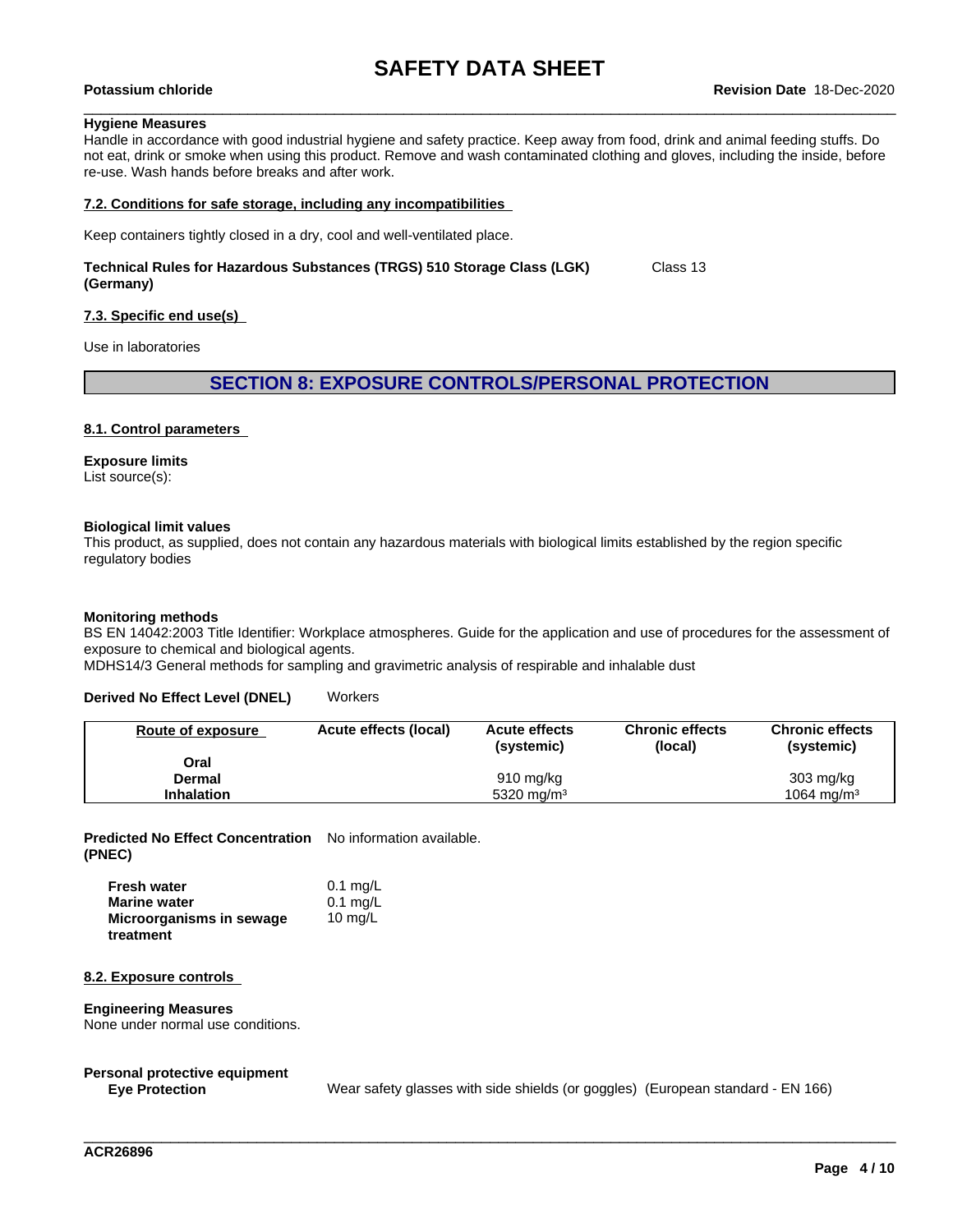# **SAFETY DATA SHEET**<br>Revision Date 18-Dec-2020

| <b>Hand Protection</b>                               |                          | Protective gloves                          |                                                                          |                                                                                                                                       |
|------------------------------------------------------|--------------------------|--------------------------------------------|--------------------------------------------------------------------------|---------------------------------------------------------------------------------------------------------------------------------------|
| Glove material                                       | <b>Breakthrough time</b> | <b>Glove thickness</b>                     | <b>EU standard</b>                                                       | <b>Glove comments</b>                                                                                                                 |
| Natural rubber                                       | See manufacturers        |                                            | EN 374                                                                   | (minimum requirement)                                                                                                                 |
| Nitrile rubber                                       | recommendations          |                                            |                                                                          |                                                                                                                                       |
| Neoprene                                             |                          |                                            |                                                                          |                                                                                                                                       |
| <b>PVC</b>                                           |                          |                                            |                                                                          |                                                                                                                                       |
| Skin and body protection                             |                          |                                            | Wear appropriate protective gloves and clothing to prevent skin exposure |                                                                                                                                       |
| Inspect gloves before use.                           |                          |                                            |                                                                          |                                                                                                                                       |
|                                                      |                          |                                            |                                                                          | Please observe the instructions regarding permeability and breakthrough time which are provided by the supplier of the gloves.        |
| (Refer to manufacturer/supplier for information)     |                          |                                            |                                                                          |                                                                                                                                       |
|                                                      |                          |                                            |                                                                          | Ensure gloves are suitable for the task: Chemical compatability, Dexterity, Operational conditions, User susceptibility, e.g.         |
|                                                      |                          |                                            |                                                                          | sensitisation effects, also take into consideration the specific local conditions under which the product is used, such as the danger |
| of cuts, abrasion.                                   |                          |                                            |                                                                          |                                                                                                                                       |
| Remove gloves with care avoiding skin contamination. |                          |                                            |                                                                          |                                                                                                                                       |
| <b>Respiratory Protection</b>                        |                          |                                            | No protective equipment is needed under normal use conditions.           |                                                                                                                                       |
| Large scale/emergency use                            |                          |                                            |                                                                          | Use a NIOSH/MSHA or European Standard EN 136 approved respirator if exposure limits                                                   |
|                                                      |                          | Recommended Filter type: Particle filter 2 | are exceeded or if irritation or other symptoms are experienced          |                                                                                                                                       |
| <b>Small scale/Laboratory use</b>                    |                          | Maintain adequate ventilation              |                                                                          |                                                                                                                                       |

**Environmental exposure controls** No information available.

# **SECTION 9: PHYSICAL AND CHEMICAL PROPERTIES**

\_\_\_\_\_\_\_\_\_\_\_\_\_\_\_\_\_\_\_\_\_\_\_\_\_\_\_\_\_\_\_\_\_\_\_\_\_\_\_\_\_\_\_\_\_\_\_\_\_\_\_\_\_\_\_\_\_\_\_\_\_\_\_\_\_\_\_\_\_\_\_\_\_\_\_\_\_\_\_\_\_\_\_\_\_\_\_\_\_\_\_\_\_\_

### **9.1. Information on basic physical and chemical properties**

| <b>Physical State</b>                                                                                                             | Solid                                                                                                       |                                   |
|-----------------------------------------------------------------------------------------------------------------------------------|-------------------------------------------------------------------------------------------------------------|-----------------------------------|
| Appearance<br>Odor<br><b>Odor Threshold</b><br><b>Melting Point/Range</b><br><b>Softening Point</b><br><b>Boiling Point/Range</b> | White<br><b>Odorless</b><br>No data available<br>770 °C / 1418 °F<br>No data available<br>1420 °C / 2588 °F | @ 760 mmHg                        |
| <b>Flammability (liquid)</b>                                                                                                      | Not applicable                                                                                              | Solid                             |
| Flammability (solid,gas)                                                                                                          | No information available                                                                                    |                                   |
| <b>Explosion Limits</b>                                                                                                           | No data available                                                                                           |                                   |
| <b>Flash Point</b>                                                                                                                | No information available                                                                                    | Method - No information available |
| <b>Autoignition Temperature</b>                                                                                                   | No data available                                                                                           |                                   |
| <b>Decomposition Temperature</b>                                                                                                  | No data available                                                                                           |                                   |
| рH                                                                                                                                | 6                                                                                                           | $50q/L$ (20 $°C$ )                |
| Viscosity                                                                                                                         | Not applicable                                                                                              | Solid                             |
| <b>Water Solubility</b>                                                                                                           | 340 g/l (20°C)                                                                                              |                                   |
| Solubility in other solvents                                                                                                      | No information available                                                                                    |                                   |
| <b>Partition Coefficient (n-octanol/water)</b>                                                                                    |                                                                                                             |                                   |
| <b>Vapor Pressure</b>                                                                                                             | No data available                                                                                           |                                   |
| Density / Specific Gravity                                                                                                        | 1.987 $g/cm3$                                                                                               |                                   |
| <b>Bulk Density</b>                                                                                                               | No data available                                                                                           |                                   |
| <b>Vapor Density</b>                                                                                                              | Not applicable                                                                                              | Solid                             |
| <b>Particle characteristics</b>                                                                                                   | No data available                                                                                           |                                   |

#### **9.2. Other information**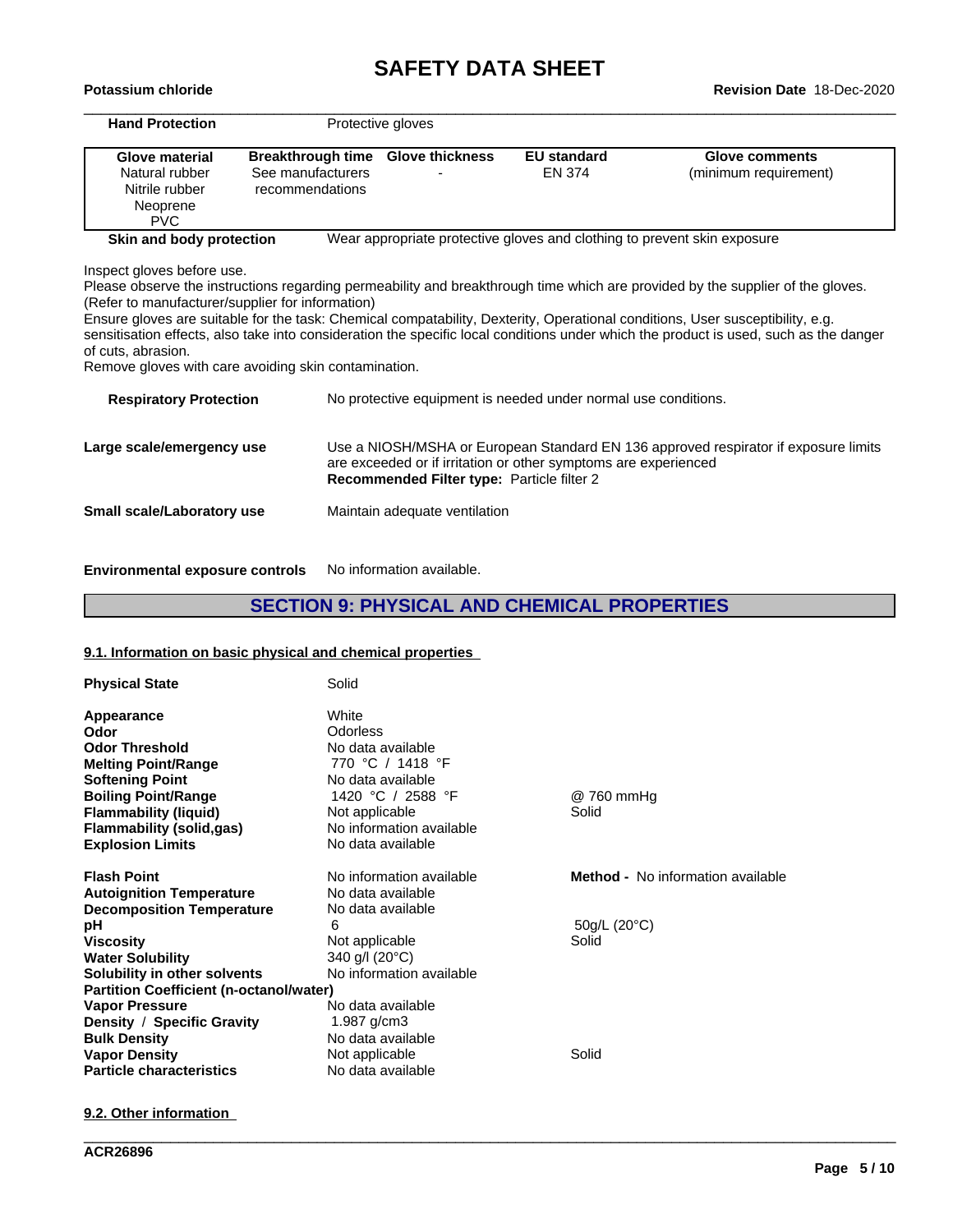**Molecular Formula** CI K<br>**Molecular Weight** 74.54 **Molecular Weight<br>Evaporation Rate** 

**Not applicable - Solid** 

# **SECTION 10: STABILITY AND REACTIVITY**

| 10.1. Reactivity                                              | None known, based on information available                                                |
|---------------------------------------------------------------|-------------------------------------------------------------------------------------------|
| 10.2. Chemical stability                                      | Hygroscopic.                                                                              |
| 10.3. Possibility of hazardous reactions                      |                                                                                           |
| <b>Hazardous Polymerization</b><br><b>Hazardous Reactions</b> | Hazardous polymerization does not occur.<br>None under normal processing.                 |
| 10.4. Conditions to avoid                                     | Incompatible products. Excess heat. Avoid dust formation. Exposure to moist air or water. |
| 10.5. Incompatible materials                                  | Strong oxidizing agents.                                                                  |

#### **10.6. Hazardous decomposition products**

Potassium oxides. Hydrogen chloride gas.

# **SECTION 11: TOXICOLOGICAL INFORMATION**

#### **11.1. Information on hazard classes as defined in Regulation (EC) No 1272/2008**

#### **Product Information**

| (a) acute toxicity; |                                                                  |
|---------------------|------------------------------------------------------------------|
| Oral                | Based on available data, the classification criteria are not met |
| Dermal              | No data available                                                |
| <b>Inhalation</b>   | No data available                                                |
|                     |                                                                  |

| Component          | ∟D50 Oral                                     | <b>LD50 Dermal</b> | $\mathsf{L}$ C50<br>Inhalation |
|--------------------|-----------------------------------------------|--------------------|--------------------------------|
| Potassium chloride | Rat<br>$\Gamma$<br>$= 2600$<br>, ma/ka<br>⊸⊃∪ |                    |                                |
|                    |                                               |                    |                                |

| (b) skin corrosion/irritation;                                       | No data available                      |
|----------------------------------------------------------------------|----------------------------------------|
| (c) serious eye damage/irritation;                                   | No data available                      |
| (d) respiratory or skin sensitization;<br><b>Respiratory</b><br>Skin | No data available<br>No data available |
| (e) germ cell mutagenicity;                                          | No data available                      |
| (f) carcinogenicity;                                                 | No data available                      |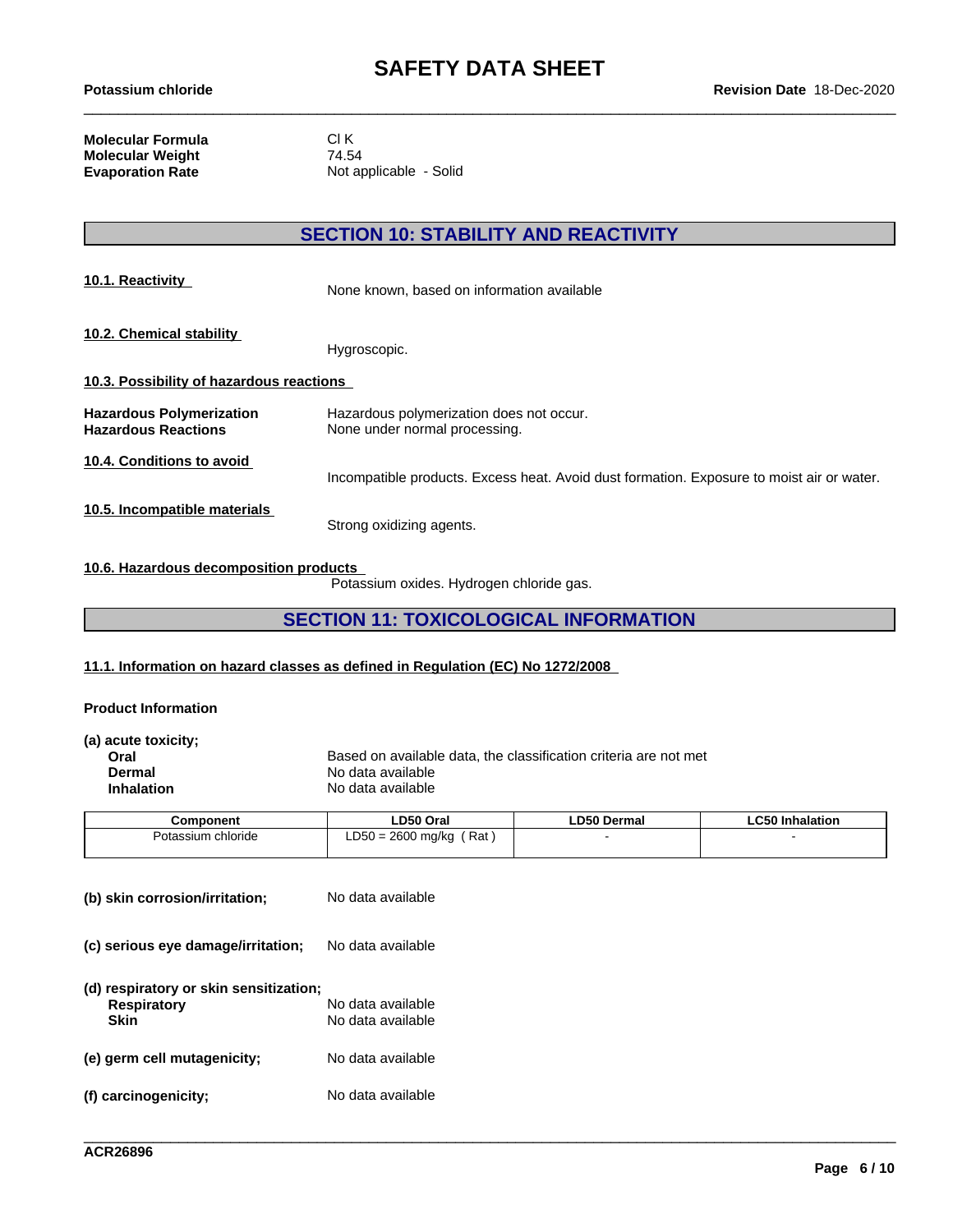There are no known carcinogenic chemicals in this product

| (g) reproductive toxicity;                                                     | No data available         |
|--------------------------------------------------------------------------------|---------------------------|
| (h) STOT-single exposure;                                                      | No data available         |
| (i) STOT-repeated exposure;                                                    | No data available         |
| <b>Target Organs</b>                                                           | No information available. |
| (j) aspiration hazard;                                                         | Not applicable<br>Solid   |
| <b>Symptoms / effects, both acute and No information available.</b><br>delayed |                           |

#### **11.2. Information on other hazards**

**Endocrine Disrupting Properties** Assess endocrine disrupting properties for human health. This product does not contain any known or suspected endocrine disruptors.

# **SECTION 12: ECOLOGICAL INFORMATION**

#### **12.1. Toxicity Ecotoxicity effects** .

| Component          | <b>Freshwater Fish</b>                                                                             | <b>Water Flea</b>  | <b>Freshwater Algae</b> |
|--------------------|----------------------------------------------------------------------------------------------------|--------------------|-------------------------|
| Potassium chloride | Lepomis macrochirus: LC50:<br>1060 mg/L /96h<br>Pimephales promelas: LC50: 750<br>- 1020 ma/L /96h | EC50: 825 mg/L/48h | EC50: 2500 mg/L/72h     |

| 12.2. Persistence and degradability<br><b>Persistence</b><br><b>Degradability</b>  | Soluble in water, Persistence is unlikely, based on information available.<br>Not relevant for inorganic substances.                                          |
|------------------------------------------------------------------------------------|---------------------------------------------------------------------------------------------------------------------------------------------------------------|
| 12.3. Bioaccumulative potential                                                    | Bioaccumulation is unlikely                                                                                                                                   |
| 12.4. Mobility in soil                                                             | The product is water soluble, and may spread in water systems Will likely be mobile in the<br>environment due to its water solubility. Highly mobile in soils |
| 12.5. Results of PBT and vPvB<br>assessment                                        | In accordance with Annex XIII of the REACH Regulation, inorganic substances do not<br>require assessment.                                                     |
| 12.6. Endocrine disrupting<br>properties<br><b>Endocrine Disruptor Information</b> | This product does not contain any known or suspected endocrine disruptors                                                                                     |
| 12.7. Other adverse effects                                                        |                                                                                                                                                               |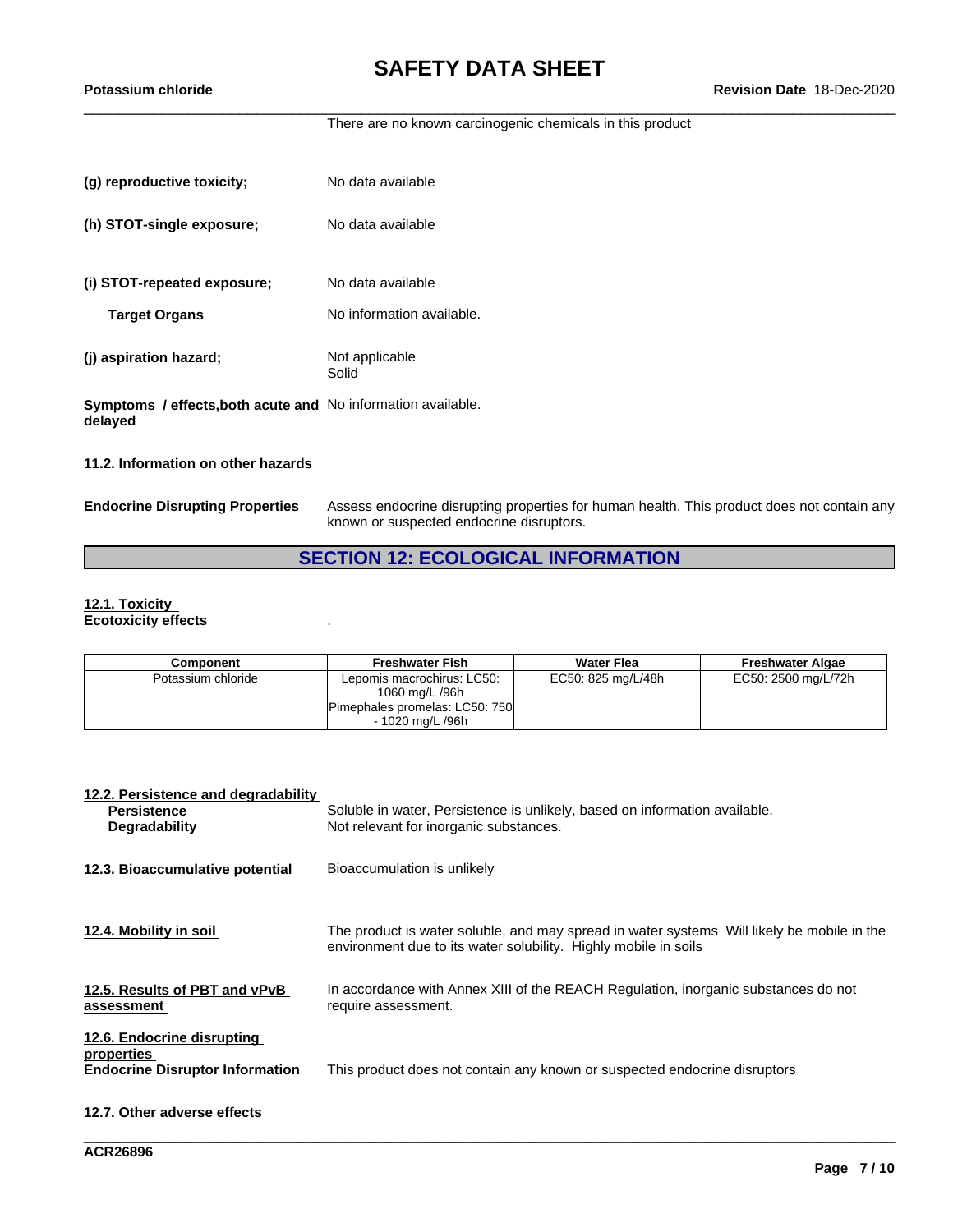# **Persistent Organic Pollutant** This product does not contain any known or suspected substance **Ozone Depletion Potential** This product does not contain any known or suspected substance

### **SECTION 13: DISPOSAL CONSIDERATIONS**

#### **13.1. Waste treatment methods**

**IMDG/IMO** Not regulated

| Waste from Residues/Unused<br><b>Products</b> | Chemical waste generators must determine whether a discarded chemical is classified as a<br>hazardous waste. Consult local, regional, and national hazardous waste regulations to<br>ensure complete and accurate classification. |
|-----------------------------------------------|-----------------------------------------------------------------------------------------------------------------------------------------------------------------------------------------------------------------------------------|
| <b>Contaminated Packaging</b>                 | Empty remaining contents. Dispose of in accordance with local regulations. Do not re-use<br>empty containers.                                                                                                                     |
| European Waste Cataloque (EWC)                | According to the European Waste Catalog, Waste Codes are not product specific, but<br>application specific.                                                                                                                       |
| <b>Other Information</b>                      | Waste codes should be assigned by the user based on the application for which the product<br>was used.                                                                                                                            |

**SECTION 14: TRANSPORT INFORMATION**

**14.1. UN number 14.2. UN proper shipping name 14.3. Transport hazard class(es) 14.4. Packing group ADR** Not regulated **14.1. UN number 14.2. UN proper shipping name 14.3. Transport hazard class(es) 14.4. Packing group IATA** Not regulated **14.1. UN number 14.2. UN proper shipping name 14.3. Transport hazard class(es) 14.4. Packing group 14.5. Environmental hazards** No hazards identified **14.6. Special precautions for user** No special precautions required **14.7. Maritime transport in bulk according to IMO instruments** Not applicable, packaged goods

## **SECTION 15: REGULATORY INFORMATION**

#### **15.1. Safety, health and environmental regulations/legislation specific for the substance or mixture**

#### **International Inventories**

X = listed, Europe (EINECS/ELINCS/NLP), U.S.A. (TSCA), Canada (DSL/NDSL), Philippines (PICCS), China (IECSC), Japan (ENCS), Australia (AICS), Korea (ECL).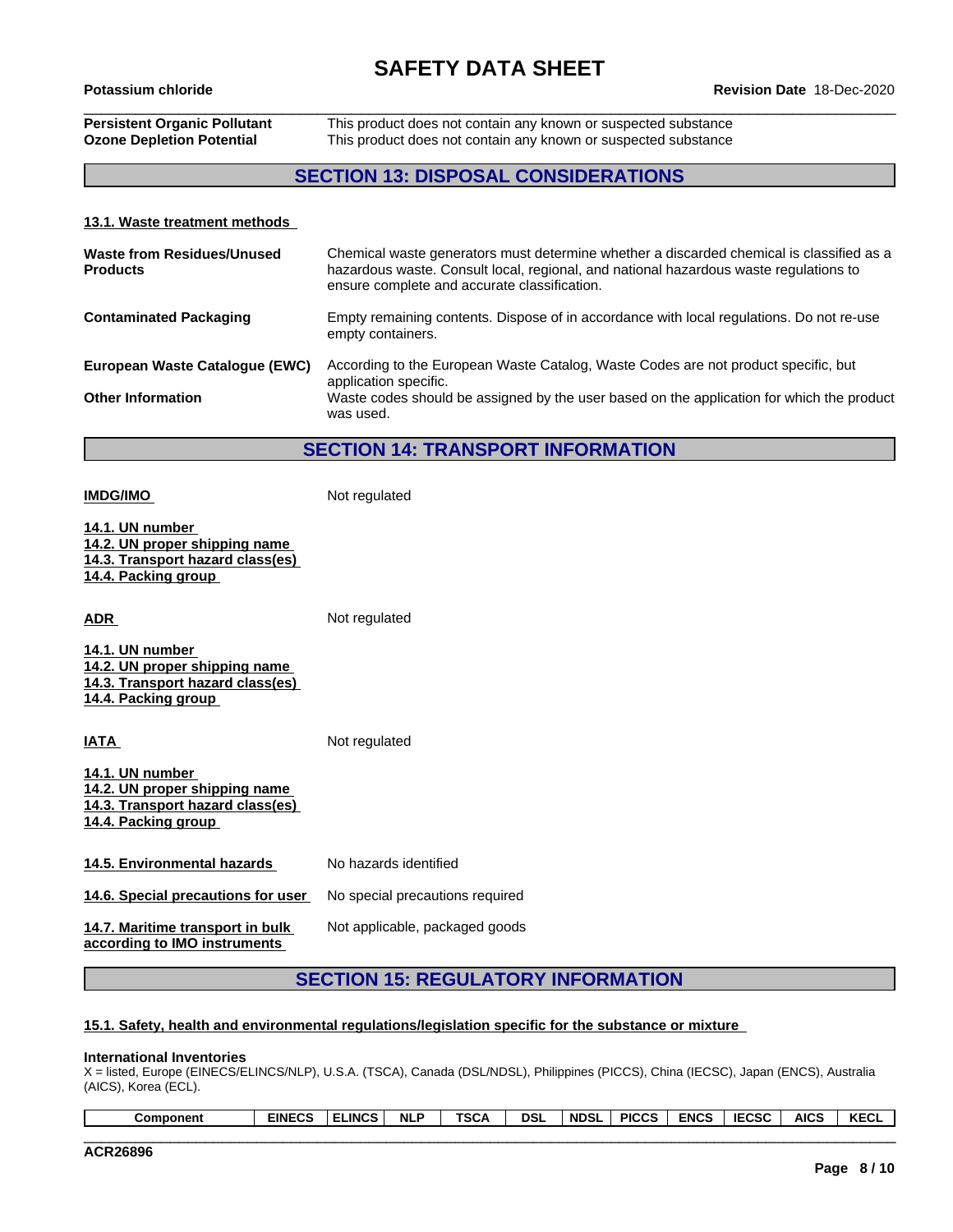| Potassium<br><b>chloride</b> |           |  |           |  | <b>Revision Date</b> | 18-Dec-2020 |
|------------------------------|-----------|--|-----------|--|----------------------|-------------|
| Potassium chloride           | 231-211-8 |  | $\lambda$ |  |                      | KE-2908     |

### Regulation (EC) No 649/2012 of the European Parliament and of the Council of 4 July 2012 concerning the export and **import of dangerous chemicals**

Not applicable

#### **National Regulations**

**WGK Classification** See table for values

| -------                         | ---<br>- -<br>ືີດnv -<br>Ababit<br>Classit<br><b>Water</b><br>uerna | Class<br>.utt |
|---------------------------------|---------------------------------------------------------------------|---------------|
| $\sim$<br>ота:<br>nioriae<br>зш | WGK <sup>.</sup>                                                    |               |

| $  -$<br>.                  | <b>INRS</b><br>$\sqrt{2}$<br>rance<br>diseases<br>occupation<br>minmin<br>ables<br>O.<br>   |
|-----------------------------|---------------------------------------------------------------------------------------------|
| ∼ה<br>chloride<br>'otassıum | <br>RG 6.<br>$\sim$ $\sim$<br>, MP'<br>ableaux<br>ssionnelles<br>profess<br>ialadies<br>uco |
| _ _ _ _ _ _<br>___<br>__    |                                                                                             |

**UK** - Take note of Control of Substances Hazardous to Health Regulations (COSHH) 2002 and 2005 Amendment

#### **15.2. Chemical safety assessment**

A Chemical Safety Assessment/Report (CSA/CSR) has not been conducted

#### **SECTION 16: OTHER INFORMATION**

#### **Full text of H-Statements referred to undersections 2 and 3**

#### **Legend**

| <b>CAS</b> - Chemical Abstracts Service                                                                                                                                                                                                                                                                                                                                                                                          | <b>TSCA</b> - United States Toxic Substances Control Act Section 8(b)<br>Inventory                                                                                                                                                                                                                                             |
|----------------------------------------------------------------------------------------------------------------------------------------------------------------------------------------------------------------------------------------------------------------------------------------------------------------------------------------------------------------------------------------------------------------------------------|--------------------------------------------------------------------------------------------------------------------------------------------------------------------------------------------------------------------------------------------------------------------------------------------------------------------------------|
| EINECS/ELINCS - European Inventory of Existing Commercial Chemical DSL/NDSL - Canadian Domestic Substances List/Non-Domestic<br>Substances/EU List of Notified Chemical Substances<br><b>PICCS</b> - Philippines Inventory of Chemicals and Chemical Substances<br><b>IECSC</b> - Chinese Inventory of Existing Chemical Substances<br><b>KECL</b> - Korean Existing and Evaluated Chemical Substances                           | Substances List<br><b>ENCS</b> - Japanese Existing and New Chemical Substances<br><b>AICS</b> - Australian Inventory of Chemical Substances<br>NZIoC - New Zealand Inventory of Chemicals                                                                                                                                      |
| WEL - Workplace Exposure Limit<br><b>ACGIH</b> - American Conference of Governmental Industrial Hygienists<br><b>DNEL</b> - Derived No Effect Level<br><b>RPE</b> - Respiratory Protective Equipment<br><b>LC50</b> - Lethal Concentration 50%<br><b>NOEC</b> - No Observed Effect Concentration<br><b>PBT</b> - Persistent, Bioaccumulative, Toxic                                                                              | <b>TWA</b> - Time Weighted Average<br><b>IARC</b> - International Agency for Research on Cancer<br>Predicted No Effect Concentration (PNEC)<br>LD50 - Lethal Dose 50%<br><b>EC50</b> - Effective Concentration 50%<br><b>POW</b> - Partition coefficient Octanol: Water<br><b>vPvB</b> - very Persistent, very Bioaccumulative |
| <b>ADR</b> - European Agreement Concerning the International Carriage of<br>Dangerous Goods by Road<br><b>IMO/IMDG</b> - International Maritime Organization/International Maritime<br>Dangerous Goods Code<br><b>OECD</b> - Organisation for Economic Co-operation and Development<br><b>BCF</b> - Bioconcentration factor<br>Key literature references and sources for data<br>https://echa.europa.eu/information-on-chemicals | <b>ICAO/IATA</b> - International Civil Aviation Organization/International Air<br><b>Transport Association</b><br><b>MARPOL</b> - International Convention for the Prevention of Pollution from<br>Ships<br><b>ATE</b> - Acute Toxicity Estimate<br>VOC (volatile organic compound)                                            |

Suppliers safety data sheet, Chemadvisor - LOLI, Merck index, RTECS

#### **Training Advice**

Chemical hazard awareness training, incorporating labelling, Safety Data Sheets (SDS), Personal Protective Equipment (PPE) and hygiene.